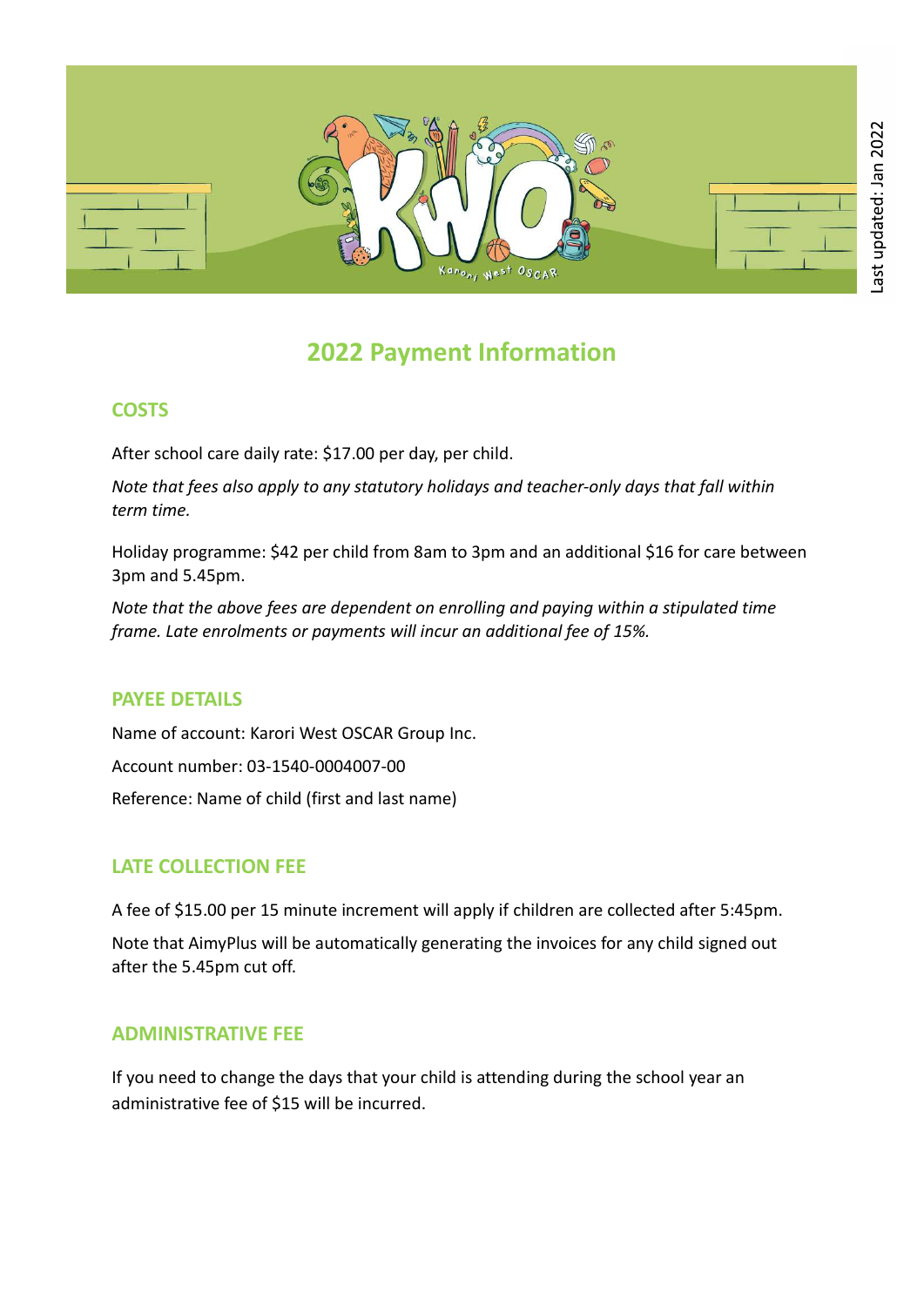### CANCELLATION FEE

For any cancellation made to Holiday Programme bookings 2 weeks prior the holiday programme begins a fee of 25% the amount will apply.

For cancellations providing us with over 2 weeks' notice a 15% fee will apply.

## PAYMENT METHOD AND TERMS

- Any absences are non-refundable (applies to both after school care and holiday programme). This includes extended absences during term time, ie, if you take your child out of school for a holiday.
- Fees are to be paid by automatic payment as per the schedule provided by the Financial Administrator at the start of each term.
- Any other payment arrangements are to be negotiated directly with the Financial Administrator and are at the discretion of the committee.
- Parents receiving Work and Income childcare subsidy payments are responsible for ensuring application forms are completed and submitted in a timely manner. In the event that Work and Income does not provide the expected payments, parents are 100% liable for any outstanding fees already incurred.

#### PAYMENT SCHEDULE

#### Fortnightly payments 2 weeks in advance will be required for each term of After School Care.

For a 10 week term, the last payment for each term is week 8, for weeks 9 and 10. Then, because of the school holiday breaks, there will be one cycle where no payment is due.

Payment for week 1 of the new term resumes before the new term commences. Our financial administrator will send you an initial invoice for the first two weeks of the term. The invoice will confirm your fortnightly payment amount and payment reference instructions.

The last After School Care payment for 2021 will be in week 8 of Term 4.

#### When payments start

In January you'll receive an email confirming your bookings. Each term an invoice will then be emailed, with details of the payments required for week 1 and week 2, to be paid prior to term commencing.

Payment dates will be stated on the invoices.

The next regular payments will be due on Friday of week 2, Friday of week 4, and so on.